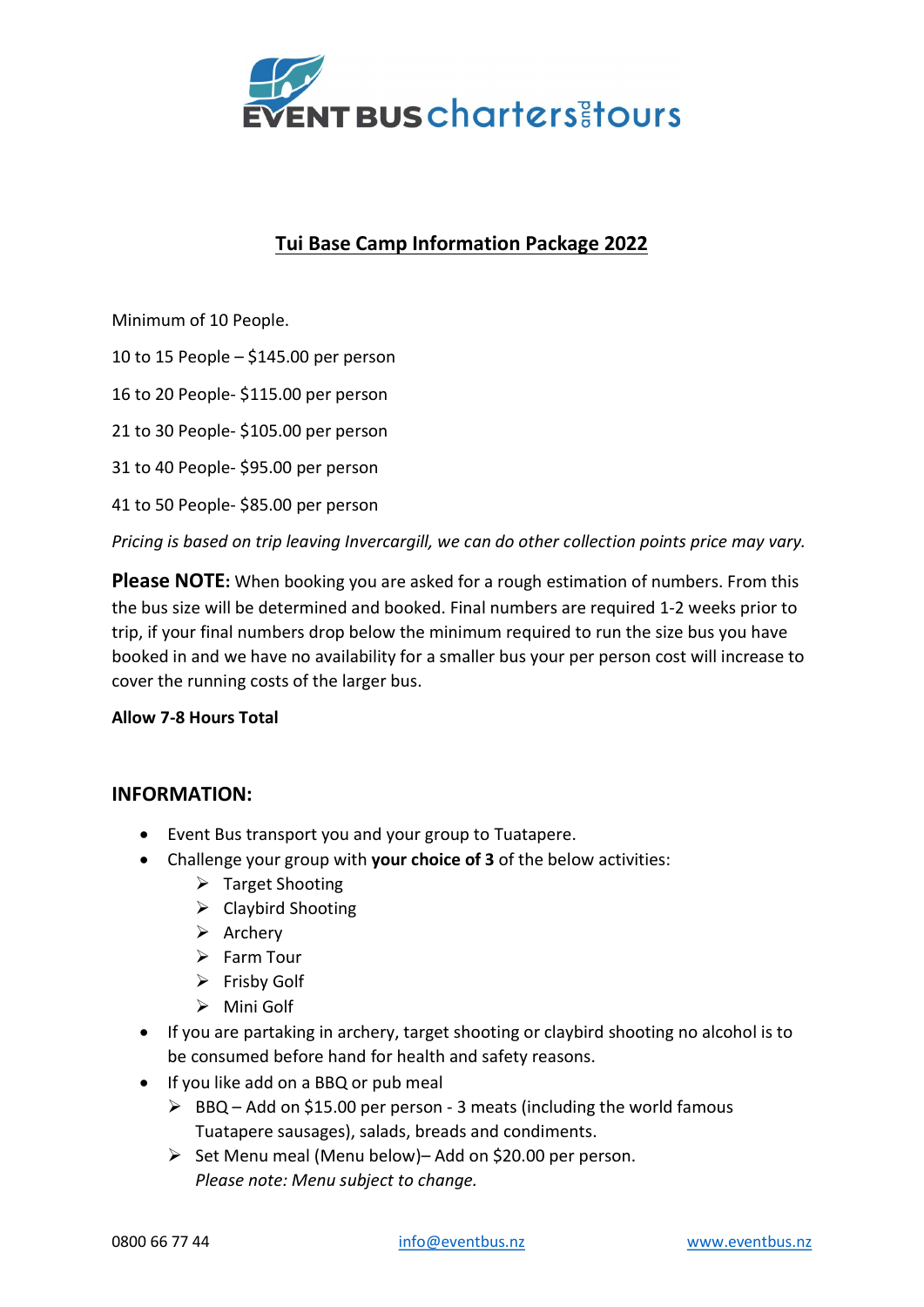

- If time permits a stop at a pub of your choice on the way home.
- Our bus drivers are friendly and enjoy a good banter, they have fun in the back of their minds! We believe in the motto if the bus driver is happy the group on board is happy and we strive to live by that!
- Drinking respectfully on the bus is allowed, (no red wine or jelly shots they are too messy to clean and leave stains!)
- Allow 7 Hours total.
- To confirm your booking you will be asked to complete a terms and conditions form, this goes over payment terms, cancellation terms and general rules of the bus.
- Closer to the time of your departure you will be asked to complete a charter information form, this goes over your collection point, collection time and other details for your trip.



# FIXED MENU OPTIONS

# Soup of the Day

# Curry of the Day

In house made Curry served with rice & naan bread

#### Bangers 'n Mash - (GF Option)

 Instore made original Famous Tuatapere sausages served with a creamy potato mash, peas, onion and gravy

#### Warm Bacon & Chicken Salad - (GF Option)

Crisp lettuce, fresh salad vegetables, garlic croutons, shaved parmesan and Caesar dressing with grilled chicken & bacon - vegetarian option available

0800 66 77 44 **info@eventbus.nz** www.eventbus.nz